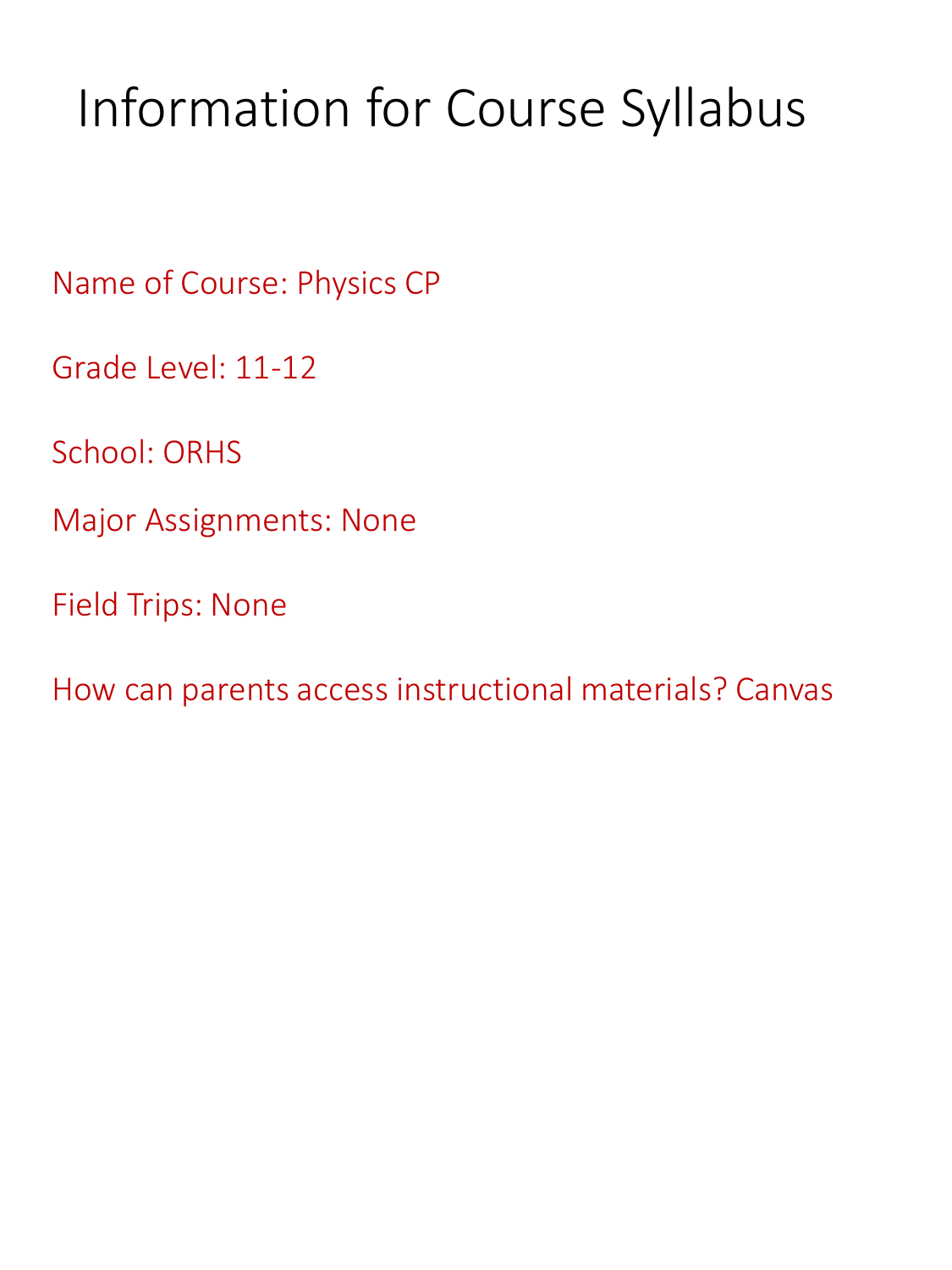## **Physics CP 2021-2022**

#### **Term 1**

1D Kinematics **1D Kinematics**

**PHYS.PS2.1** Investigate and evaluate the graphical and mathematical relationship (using either manual graphing or computers) of one-dimensional kinematic parameters (distance, displacement, speed, velocity, acceleration) with respect to an object's position, direction of motion, and time.

**PHYS.PS2.2** Algebraically solve problems involving constant velocity and constant acceleration in one-dimension.

**PHYS.PS2.3** Algebraically solve problems involving arc length, angular velocity, and angular acceleration. Relate quantities to tangential magnitudes of translational motion.

**PHYS.PS2.4** Use free-body diagrams to illustrate the contact and non-contact forces acting on an object. Use the diagrams in combination with graphical or component-based vector analysis and with Newton's first and second laws to predict the position of the object on which the forces act in a constant net force scenario.

**PHYS.PS2.5** Gather evidence to defend the claim of Newton's first law of motion by explaining the effect that balanced forces have upon objects that are stationary or are moving at constant velocity.

**PHYS.PS2.6** Using experimental evidence and investigations, determine that Newton's second law of motion defines force as a change in momentum,  $F = \Delta p / \Delta t$ .

**PHYS.PS2.7** Plan, conduct, and analyze the results of a controlled investigation to explore the validity of Newton's second law of motion in a system subject to a net unbalanced force, Fnet = ma or Fnet =  $\Delta p/\Delta t$ .

**PHYS.PS2.1** Investigate and evaluate the graphical and mathematical relationship (using either manual graphing or computers) of one-dimensional kinematic parameters (distance, displacement, speed, velocity, acceleration) with respect to an object's position, direction of motion, and time.

**PHYS.PS2.8** Use examples of forces between pairs of objects involving gravitation, electrostatic, friction, and normal forces to explain Newton's third law.

**PHYS.PS2.12** Use experimental evidence to demonstrate that air resistance is a velocity dependent drag force that leads to terminal velocity.

**Projectile** 

**Forces**

**MotionPHYS.PS2.13** Develop a model to predict the range of a two-dimensional projectile based upon its starting height, initial velocity, and angle at which it was launched.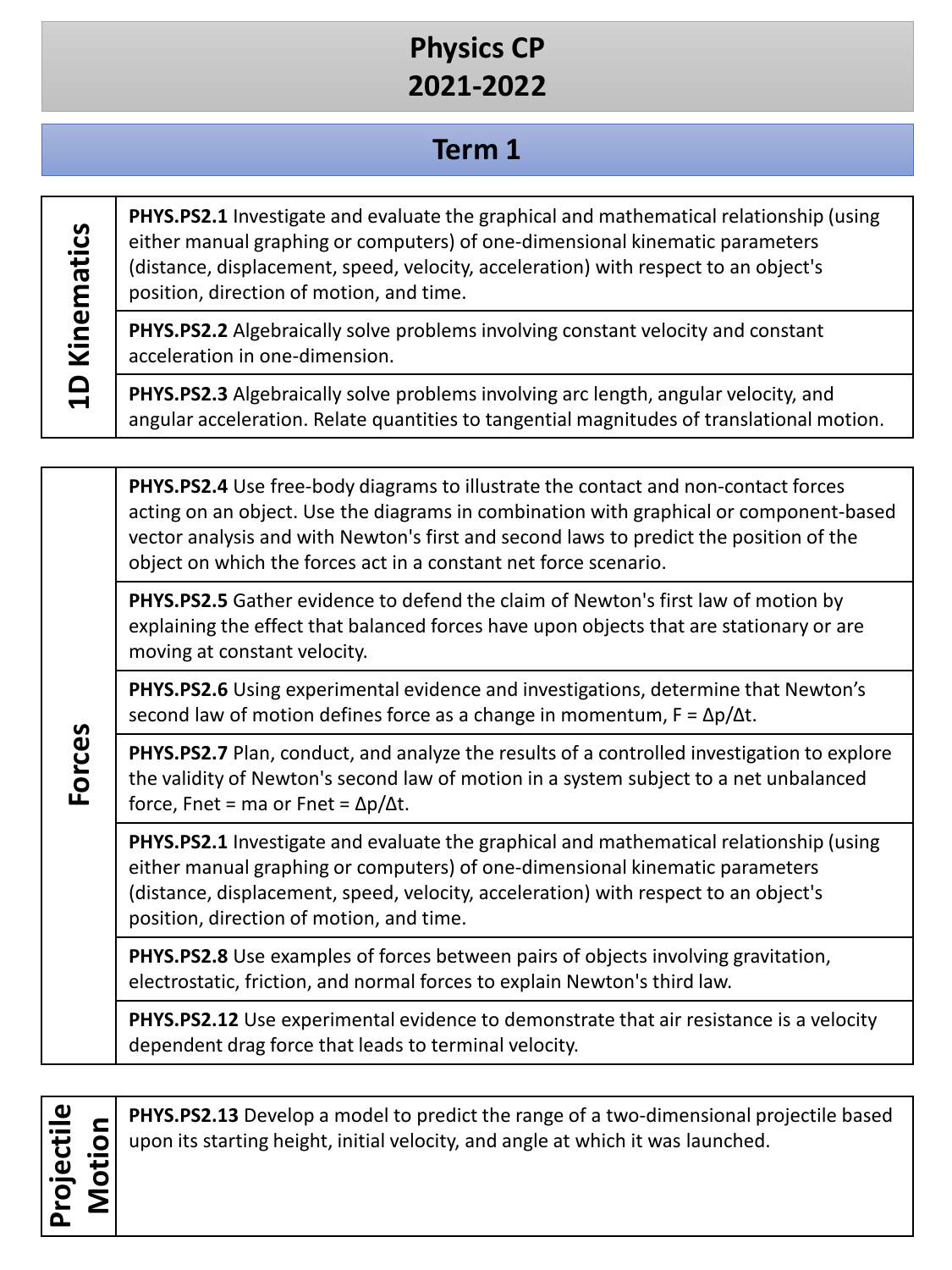## **Physics CP 2021-2022**

#### **Term 2**

| Energy | PHYS.PS3.1 Identify and calculate different types of energy and their transformations<br>(thermal, kinetic, potential, including magnetic and electrical potential energies) from one<br>form to another in a system.                                                                                                 |
|--------|-----------------------------------------------------------------------------------------------------------------------------------------------------------------------------------------------------------------------------------------------------------------------------------------------------------------------|
|        | <b>PHYS.PS3.3</b> Use the principle of energy conservation and mathematical representations<br>to quantify the change in energy of one component of a system when the energy that<br>flows in and out of the system and the change in energy of the other components is<br>known.                                     |
|        | PHYS.PS3.4 Assess the validity of the law of conservation of linear momentum (p=mv) by<br>planning and constructing a controlled scientific investigation involving two objects<br>moving in one-dimension.                                                                                                           |
|        | <b>PHYS.PS2.11</b> Develop and apply the impulse-momentum theorem along with scientific<br>and engineering ideas to design, evaluate, and refine a device that minimizes the force on<br>an object during a collision (e.g., helmet, seatbelt, parachute).                                                            |
|        | PHYS.PS3.6 Define power and solve problems involving the rate of energy production or<br>consumption ( $P = \Delta E/\Delta t$ ). Explain and predict changes in power consumption based on<br>changes in energy demand or elapsed time. Investigate power consumption and power<br>production systems in common use. |
|        | PHYS.PS3.14 Recognize and communicate information about energy efficiency and/or<br>inefficiency of machines used in everyday life.                                                                                                                                                                                   |
|        | PHYS.PS3.15 Compare and contrast the process, design, and performance of numerous<br>next-generation energy sources (hydropower, wind power, solar power, geothermal<br>power, biomass power, etc.).                                                                                                                  |

**PHYS.PS4.1** Know wave parameters (i.e., velocity, period, amplitude, frequency, angular frequency) as well as how these quantities are defined in the cases of longitudinal and transverse waves.

**PHYS.PS4.2** Describe parameters of a medium that affect the propagation of a sound wave through it.

**Waves and Sound**

Waves and Sound

PHYS.PS4.3 Understand that the reflection, refraction, and transmission of waves at an interface between two media can be modeled on the basis of characteristics of specific wave parameters and parameters of the medium.

**PHYS.PS4.4** Communicate scientific and technical information about how the principle of superposition explains the resonance and harmonic phenomena in air columns and on strings and common sound devices.